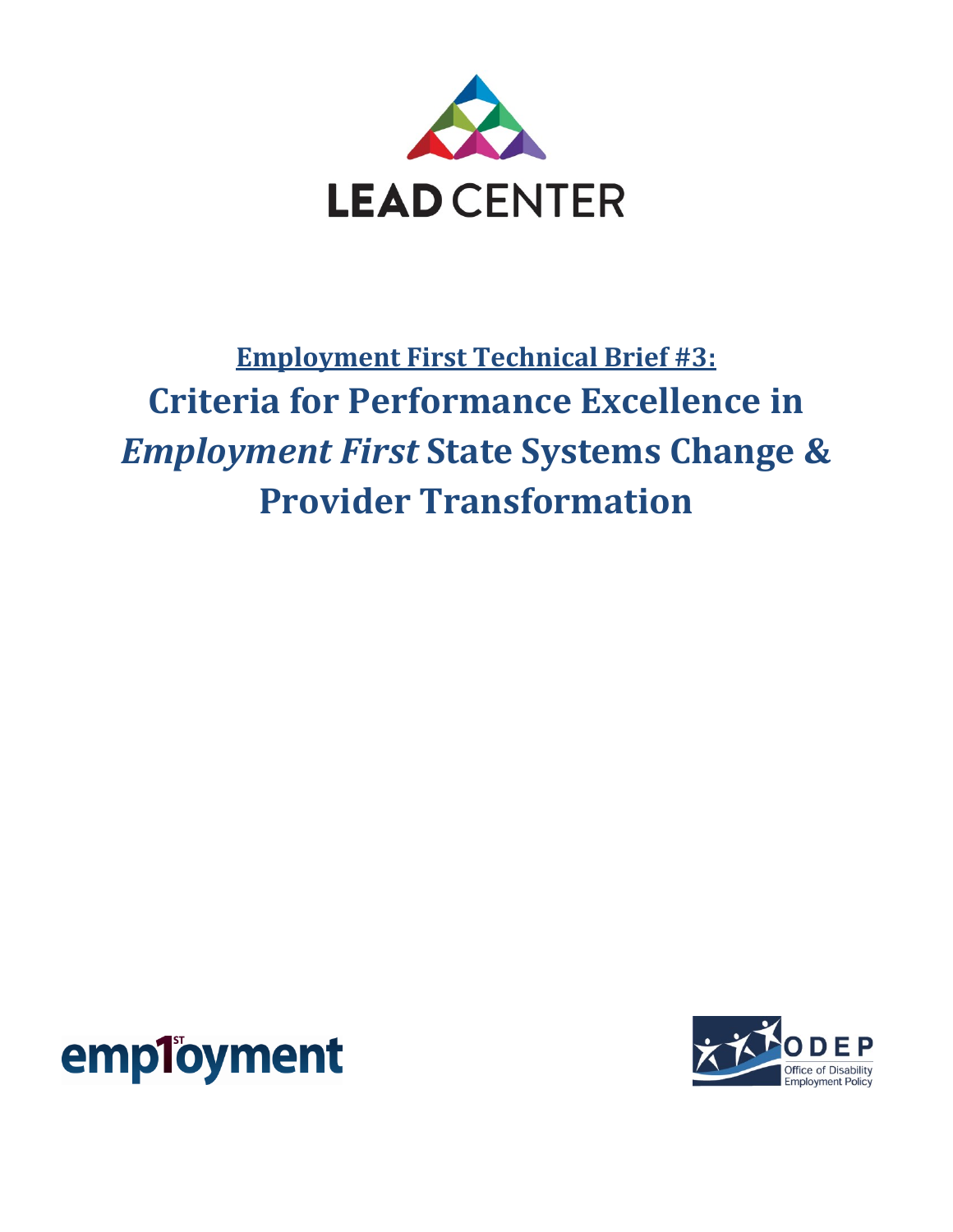The National LEAD Center, in partnership with the U.S. Department of Labor's **Office of** [Disability Employment Policy,](http://www.dol.gov/odep/) acknowledges the contributions of the following subject matter experts who provided technical support and guidance in the development of the *Criteria for Performance Excellence in Employment First State Systems Change and Provider Transformation* under contract #DOLQ089427777 (Technical Assistance Project for the Employment First State Leadership Mentoring Program Year 3):

| Allan Bergman          | <b>Rich Luecking</b>  |  |
|------------------------|-----------------------|--|
| Mike Callahan          | Abby Lindman Cooper   |  |
| <b>Rob Cimera</b>      | <b>Tom Macy</b>       |  |
| <b>Ellen Condon</b>    | <b>Lisa Mills</b>     |  |
| <b>Cesilee Coulson</b> | Ari Ne'eman           |  |
| <b>Cary Griffin</b>    | <b>Bob Niemiec</b>    |  |
| <b>Nancy Gurney</b>    | Linda Rolfe           |  |
| <b>Stephen Hall</b>    | <b>Genni Sasnett</b>  |  |
| Rie Kennedy-Lizotte    | <b>Madeleine Will</b> |  |

*The National Center on Leadership for the Employment and Economic Advancement of People with Disabilities (LEAD) is a collaborative of disability, workforce, and economic empowerment organizations led by National Disability Institute with funding from the U.S. Department of Labor's Office of Disability Employment Policy, Grant No. #OD-23863-12-75-4-11. This document does not necessarily reflect the views or policies of the Office of Disability Employment Policy, U.S. Department of Labor, nor does the mention of trade names, commercial products, or organizations imply endorsement by the U.S. Government.*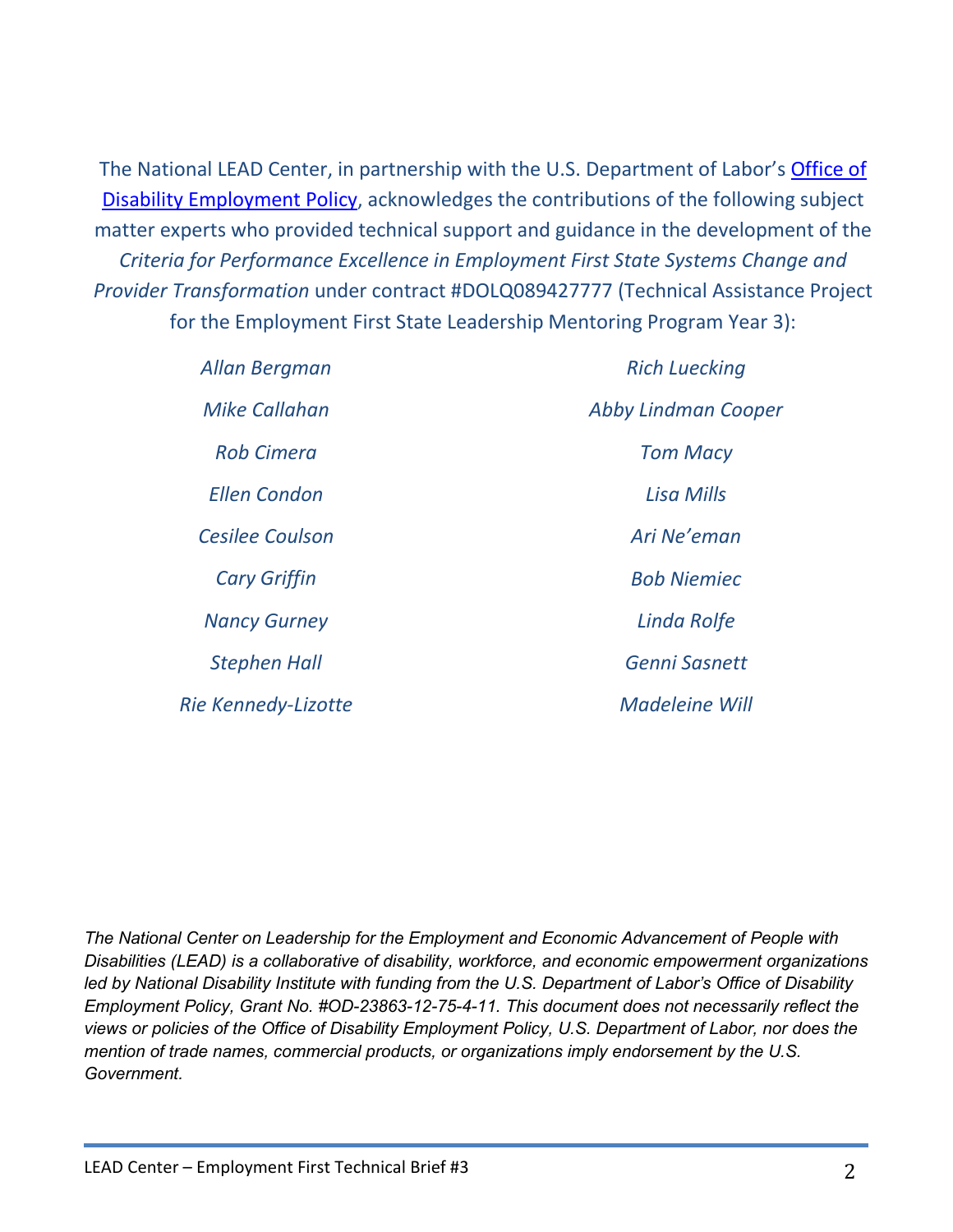



# employment

# **Employment First Technical Brief #3 Criteria for Performance Excellence in** *Employment First* **State Systems Change & Provider Transformation**

their continuity and sustainability over time.<sup>[1](#page-2-0)</sup> A number of effective practices have been developed, In recent years, state governments have launched a variety of systems-change efforts aimed at improving competitive, integrated employment outcomes of youth and adults with significant disabilities. These efforts necessitate a common baseline of expectation, quality standards, and anticipated milestones for establishing a consistent approach for measuring success of such efforts and assuring tested, and validated over the years that lead to competitive, integrated employment for individuals with the most significant disabilities, including competitive demand positions, customized employment relationships and strategies, individualized supported employment services, and self-employment or entrepreneurism.

A critical priority for the U.S. Department of Labor's Office of Disability Employment Policy (ODEP) and other Federal agencies is to invest in systems-change efforts that result in increased competitive, integrated employment opportunities for individuals with significant disabilities. This priority is reflected in the growing national movement called *Employment First*, a framework for systems change centered on the premise that *all* youth and adults with disabilities, including those with the most significant disabilities, are capable of full participation in competitive, integrated employment and community life. Under this approach, state government entities are urged to align policies, regulatory guidance, and reimbursement structures to promote and support competitive, integrated employment as the priority option of publicly-financed day and employment services for all youth and adults with disabilities. Many states have formally initiated their focus on *Employment First* through an official executive proclamation or legislative action and though implementation of state systems change and provider transformation to effectuate an *Employment First* framework. This requires a long-term commitment across and with multiple systems and stakeholders.

 $\overline{\phantom{a}}$ 

<span id="page-2-0"></span><sup>1</sup> ODEP defines **integrated employment** as work paid directly by employers at the greater of minimum or prevailing wages with commensurate benefits, occurring in a typical work setting where the employee with a disability interacts or has the opportunity to interact continuously with co-workers without disabilities, has an opportunity for advancement and job mobility, and is preferably engaged full-time. This definition aligns with the recent passage of the Workforce Innovation and Opportunity Act, which contains a similar definition for the term "competitive, integrated employment".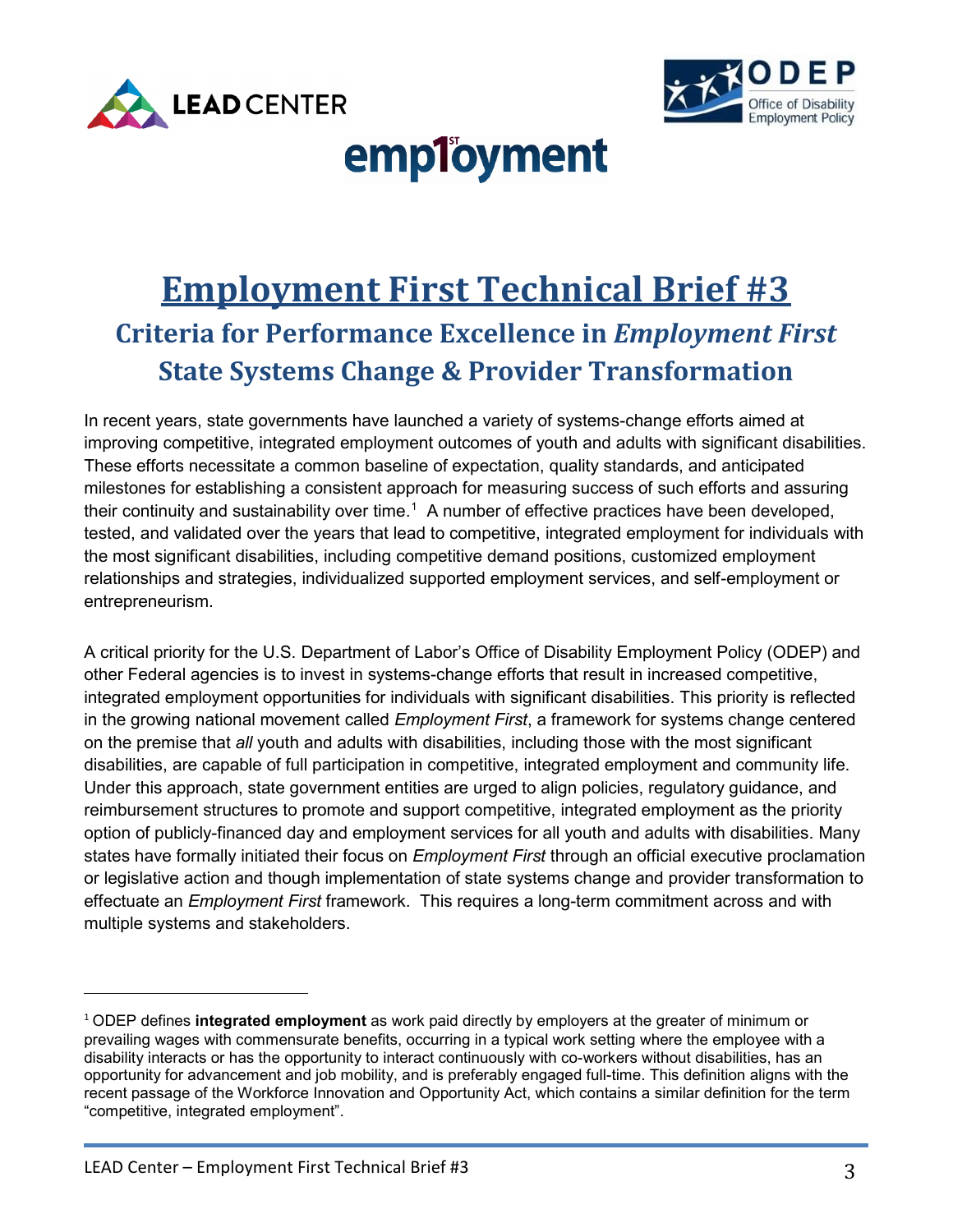Many states are evaluating resources in an era of fiscal constraints and concern for sustainability. States have a strong desire to secure a better return on investment by aligning their policy and funding in support of an *Employment First* approach. They may not, however, possess the leadership commitment, knowledge, strategies, staff capacity, and technical resources necessary to lead and facilitate such change. To address this need, ODEP initiated the Employment First State Leadership Mentor Program (EFSLMP) in fiscal year 2012. EFSLMP helps participating states pursue systems change to fully implement the *Employment First* approach and make supports for competitive, integrated employment the primary service provision option for people with the most significant disabilities.

The intensive training and technical assistance that has been provided to these states through the EFSLMP has been focused on two primary areas:

- Facilitating cross-systems change and interagency collaboration at the state level by working with state governments (specifically the following state agencies: education, intellectual and developmental disability (I/DD) adult services, Medicaid, mental health, vocational rehabilitation and workforce investment) to develop their infrastructure and align policies, funding priorities, and desired outcomes to effectuate *Employment First;* and
- Assisting multiple state entities to strengthen their service delivery infrastructure to ensure that disability service provider networks (primarily comprised of community rehabilitation providers) have the executive and volunteer leadership commitment, staff capacity, business model, and operational focus necessary to help implement the *Employment First* vision.

To achieve this dual-strategy, state governments, provider agencies, persons with disabilities, families and care givers may benefit from access to an array of technical assistance supports, including national subject matter experts who can provide services and supports as described in Figure 1, as well as networking and information sharing with officials from other states that are implementing key elements of an *Employment First* systems change framework.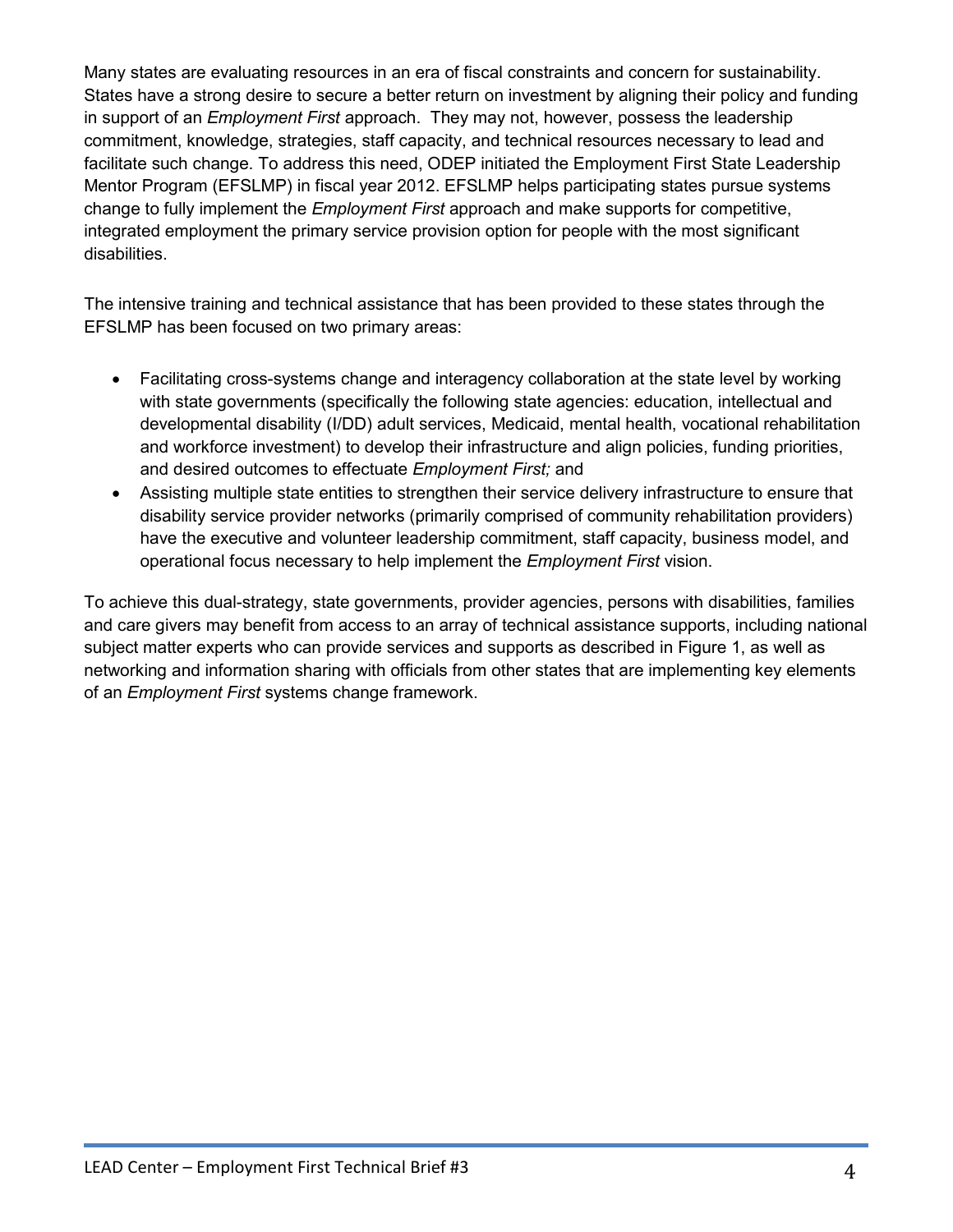# **Figure 1. Technical Assistance (TA) & Support Strategic Areas for Assisting State Governments Undergoing Systems-Change and Provider Transformation Efforts**

| <b>State Government TA/Training Needs</b>                                                                                       |                                                                                                                                                                                                     |
|---------------------------------------------------------------------------------------------------------------------------------|-----------------------------------------------------------------------------------------------------------------------------------------------------------------------------------------------------|
| <b>Policy Development</b>                                                                                                       | <b>Provider Network TA/Training Needs</b>                                                                                                                                                           |
| <b>Funding Alignment &amp; Flexible Funding Strateges</b>                                                                       | <b>Organizational Development</b>                                                                                                                                                                   |
| <b>Collaborative Strategic Planning &amp; Cross-agency</b>                                                                      | <b>Financial Modeling/Revenue Diversification</b>                                                                                                                                                   |
| <b>Operational Agreements</b>                                                                                                   | <b>Expansion of Business Strategies &amp; Effective</b>                                                                                                                                             |
| <b>Contract Negotiations</b>                                                                                                    | <b>Practices</b>                                                                                                                                                                                    |
| Reimbursement/Rate Restructuring/Incentives                                                                                     | <b>Staff Development/Capacity Building</b>                                                                                                                                                          |
| Performance-Based Outcomes Development<br><b>Cross System Training &amp; Professional Development</b><br><b>Data Collection</b> | <b>Modernization &amp; Continual Training Around</b><br><b>Individual Person-Centered Service Plans</b><br><b>Ongoing Board Development, Strategic Planning</b><br>& Executive Leadership Mentoring |
| Stakeholder/End-User Engagement                                                                                                 | <b>Data Collection</b>                                                                                                                                                                              |
| <b>Performance Evaluation &amp; Continuous</b>                                                                                  | <b>Performance-based Outcomes Development</b>                                                                                                                                                       |
| <b>Quality Improvement</b>                                                                                                      | <b>Expanding Infrastructre to Support Financial</b>                                                                                                                                                 |
| <b>Promoting Financial Capability and Socioeconomic</b>                                                                         | <b>Capability and Socioeconomic Advancement of</b>                                                                                                                                                  |
| <b>Advancement of People with Disabilities</b>                                                                                  | <b>People with Disabilities</b>                                                                                                                                                                     |

There are five common levers that facilitate state systems change endeavors. These include (as illustrated in Figure 2): demand change among target populations; development of evidence-based practices and evolution of models in service delivery; advances in the legal and policy landscape; maximizing efficiencies through goal alignment and resource coordination across systems; and demonstrated improvements in desired outcomes via rigorous performance measurement.

### **Figure 2. Facilitators of Cross-Systems Change Efforts**



Additionally, the implementation of *Employment First* activities should be infused within a broader goal of ensuring that youth and adults with disabilities are meaningfully engaged in the community and have access to the individual supports required for full participation, optimal self-sufficiency, and socioeconomic advancement.

Through the efforts of the EFSLMP, a set of criteria to help states and service delivery systems successfully implement systems change within a comprehensive *Employment First* strategic framework has been developed. This technical brief introduces the *Criteria for Performance Excellence in Employment First State Systems Change and Provider Transformation.* ODEP developed the *Criteria*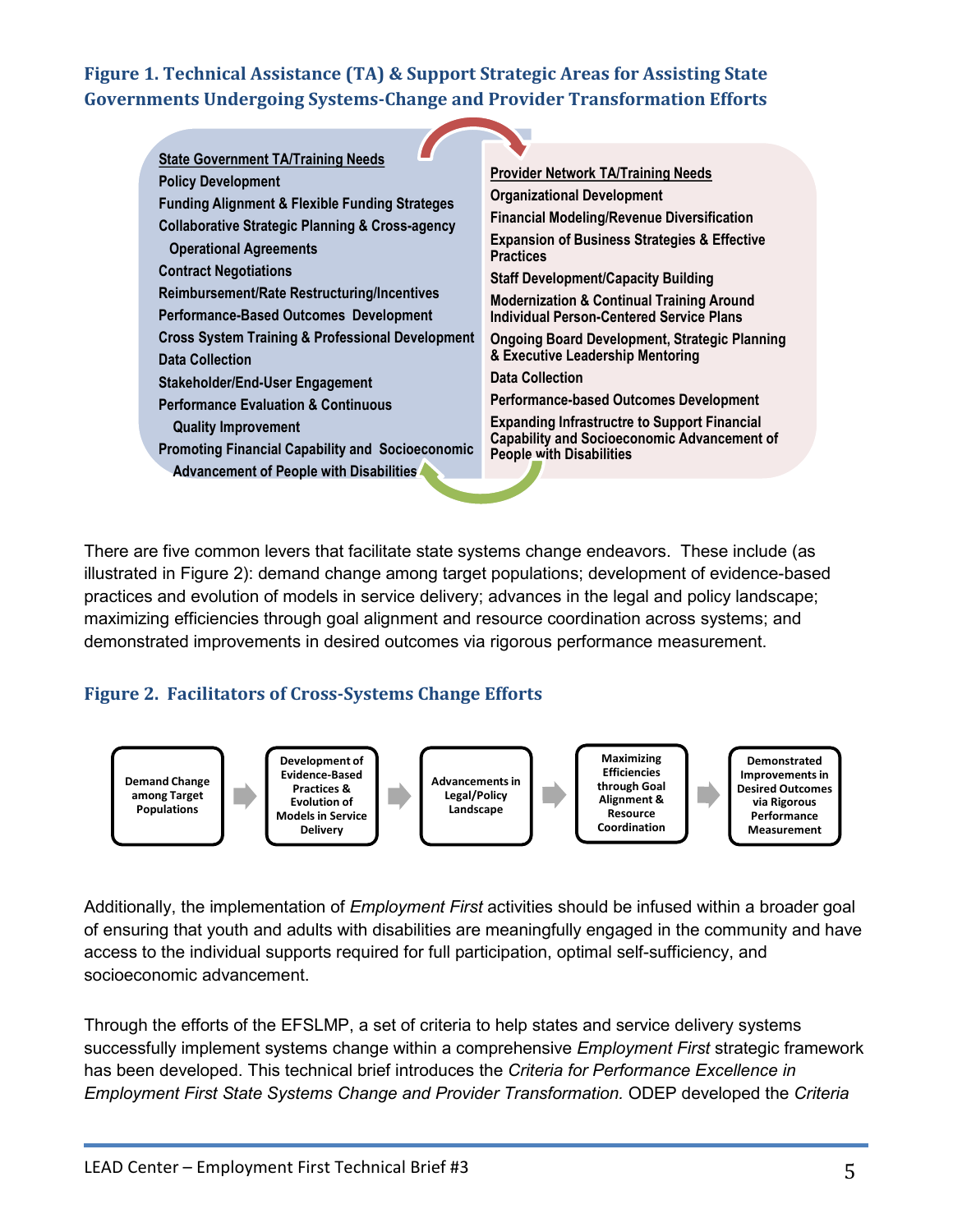*for Performance Excellence* in collaboration with a pool of 18 national subject matter experts. The criteria has been tested and validated in conjunction with the provision of intense technical assistance to core state government teams<sup>[2](#page-5-0)</sup>, as well as more general information sharing, training, and technical support to an additional 43 states participating in ODEP's National Employment First Community of Practice. The purpose of the *Criteria for Performance Excellence* is: (a) to serve as a baseline tool for state governments and their service delivery systems in developing a roadmap for comprehensive *Employment First* systems change efforts; and (b) to clarify key definitions, effective practices, and service delivery strategies that lead to competitive, integrated employment.

 $\overline{a}$ 

<span id="page-5-0"></span><sup>&</sup>lt;sup>2</sup> ODEP provided intensive technical assistance in fiscal years 2012-2014 to four core state teams (Iowa, Oregon, Tennessee and Washington state); increased funding allowed for ODEP to expand the number of core states in fiscal year 2015 receiving intensive technical assistance to fifteen core states (Alabama, Arkansas, District of Columbia, Delaware, Hawaii, Illinois, Iowa, Maine, Maryland, Michigan, North Carolina, Ohio, Pennsylvania, Tennessee and Utah). An additional four core states were added in fiscal year 2016 (Colorado, Connecticut, Missouri and New York), bringing the number of core states receiving intensive technical assistance through the EFSLMP to nineteen.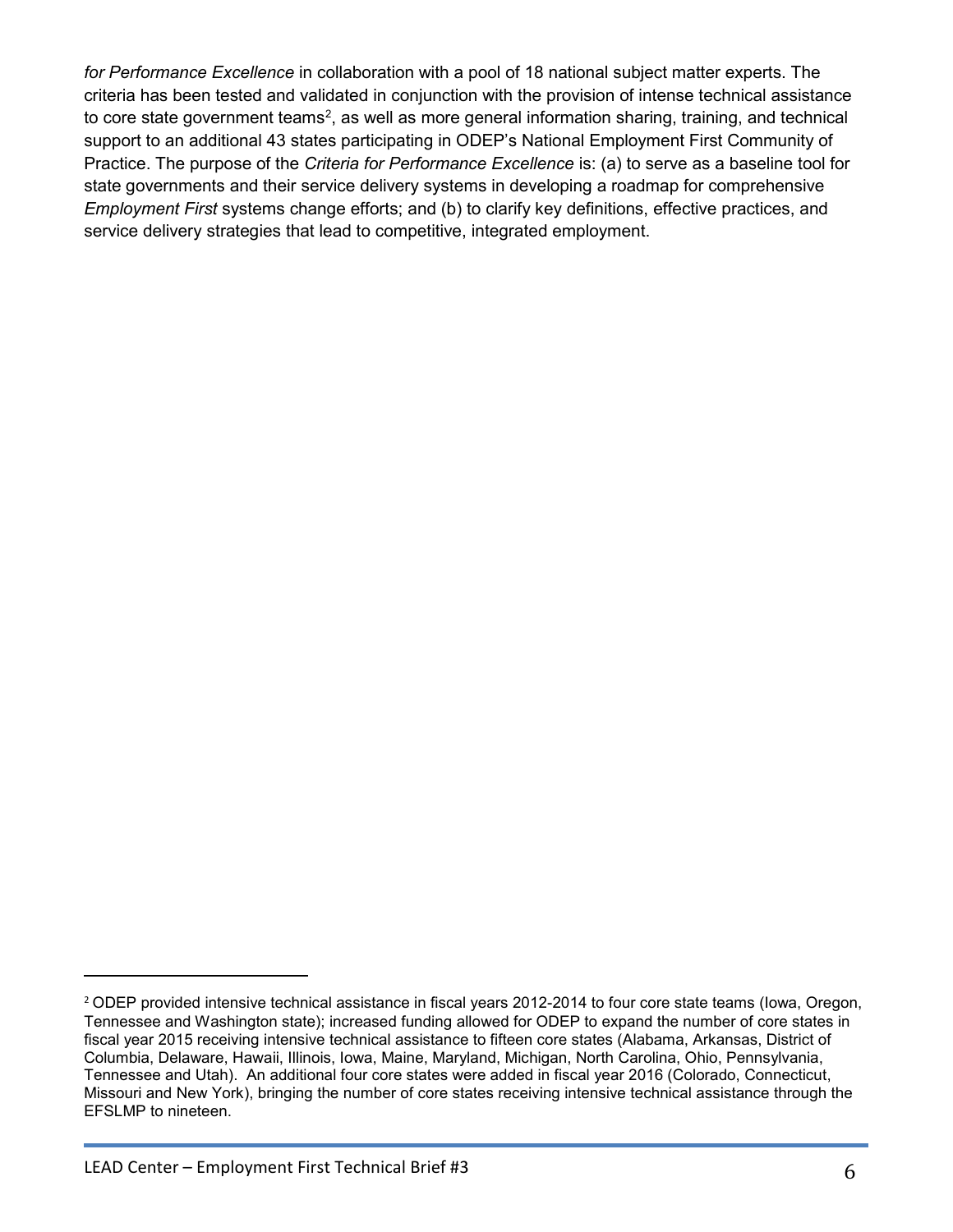# **Criteria for Performance Excellence in Employment First Systems Change:**  *Framework & Structure*

A blended approach of top-down systems-change strategies<sup>3</sup>, combined with community-based capacity building activities initiated by key stakeholders, is critical to the successful implementation of an *Employment First* strategic framework. In alignment with the [National Baldrige Model's Criteria for](http://www.nist.gov/baldrige)  [Performance Excellence](http://www.nist.gov/baldrige)<sup>[4](#page-6-1)</sup>, the Criteria for Performance Excellence in Employment First State *Government Systems Change & Provider Transformation* is designed around seven key elements, as illustrated in Figure 3, including: Leadership; Strategic Planning; Customer Focus; Workforce Focus; Operations Focus; Results; and Ongoing Measurement, Analysis & Knowledge.





In order to develop the Criteria, multiple national subject matter experts were asked to develop, test, and validate a specific set of criteria that state governments and disability service providers can use to shape their *Employment First* systems change efforts and measure their progress over time in these seven specific categories.<sup>[5](#page-6-2)</sup> Table 1 outlines the key steps state governments should consider in meeting each of these criteria, and Table 2 outlines the key steps organizations community rehabilitation providers should consider in meeting each of these criteria.

The next section clarifies key service delivery strategies and effective practices that, when implemented with fidelity, meet all the key components included in the definition of *competitive, integrated employment[6](#page-6-3)* , as well as aligns with policy guidance issued by Federal agencies.

 $\overline{\phantom{a}}$ 

<span id="page-6-0"></span><sup>3</sup> These strategies include, but are not limited to: public policy, leadership development, strategic planning, funding realignment, and values-based cultural transformation.

<span id="page-6-1"></span><sup>4</sup> [\(http://www.nist.gov/baldrige\)](http://www.nist.gov/baldrige)

<span id="page-6-2"></span><sup>5</sup> A list of the national subject matter experts involved in the development, testing and validation of the *Criteria for Performance Excellence* are included on the cover page of this document.

<span id="page-6-3"></span><sup>6</sup> See footnote 1.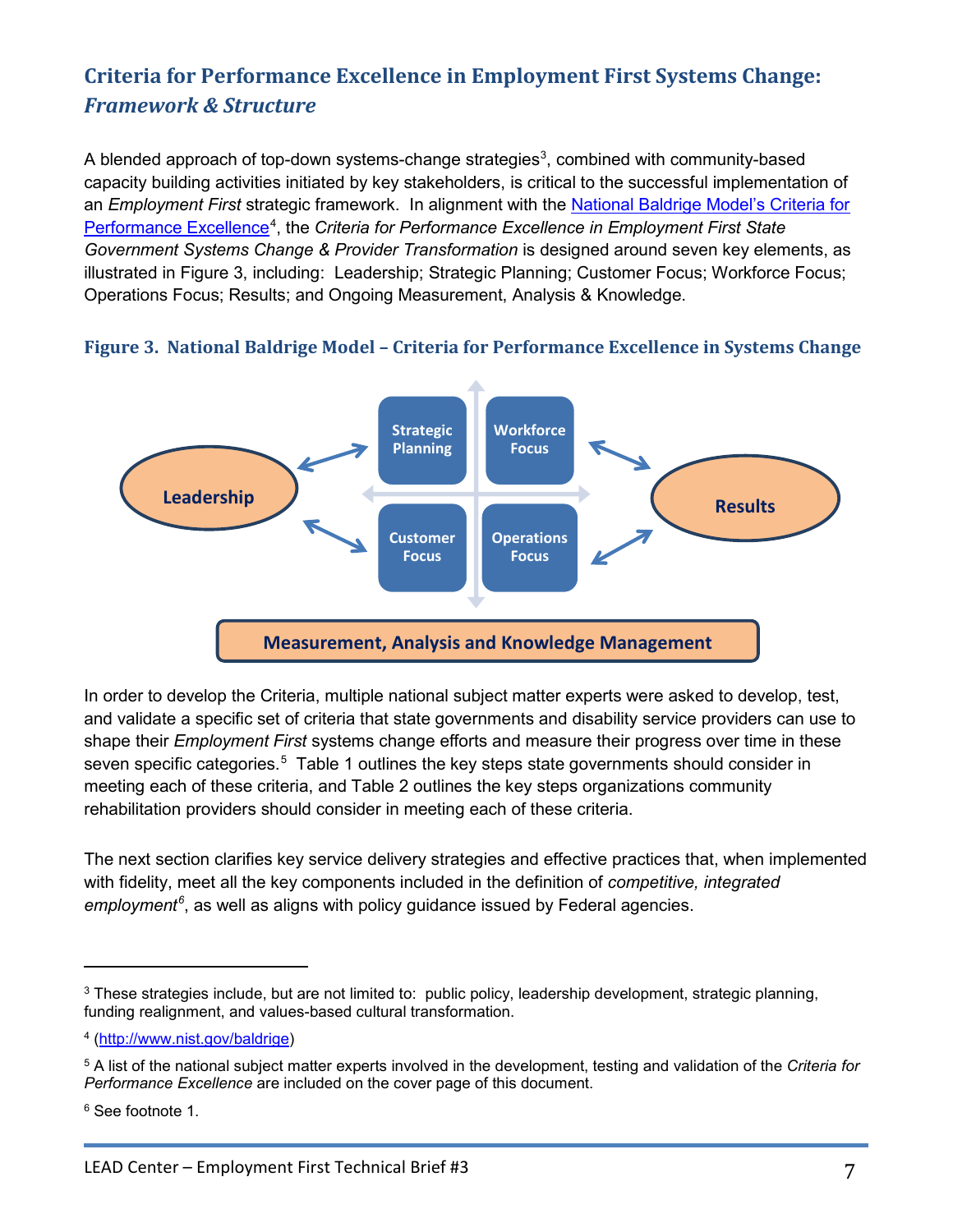#### **Accepted Service Delivery Strategies for Promoting Competitive, Integrated Employment**

ODEP supports a number of effective practices that lead to competitive, integrated employment and socioeconomic advancement, including competitive on-demand job creation, customized employment strategies, various individualized supported employment services, self-employment, and entrepreneurship.[7](#page-7-0) ODEP encourages state governments to assess investments in day and employment services to ensure that: (a) these effective practices are being prioritized and are readily available to all youth and adults with significant disabilities; and (b) evaluate whether existing day or employment services funded in the state truly result in individualized competitive, integrated employment outcomes and optimal socioeconomic advancement.

To achieve competitive, integrated employment outcomes for prospective workers and job seekers with disabilities, a myriad of effective practices may be leveraged and applied by providers of disability services and supports. Those providers who have implemented a diverse model of various effective practices often have the most successful, sustainable service models over time. ODEP encourages state governments to prioritize and financially incentivize the following types of employment services and evidence-based effective practices that lead to competitive, integrated employment for individuals with disabilities:

- *Competitive Placement*: is the hiring of an individual with a disability by a business for a job ondemand through traditional hiring and recruitment processes. The competitive placement process is outcome-based and reliant on placement support only.
- *Customized Employment***:** refers to services and supports that are provided to an individual with a disability in accordance with flexible, individualized strategies leading a negotiated relationship with an employer that focuses on unmet needs and other specific value-added to employers rather than open, demand job positions. Customized employment involves a highly individualized process of job seeker exploration, discovery, development of descriptive profile documents, customized employment planning, innovative representation methods, employer needs analysis, and representation by a job developer. Customized employment services dovetail with supported employment services at the point of successful job negotiation with an employer and thus may evolve into services and supports provided directly at the job location, including, if necessary, ongoing supports and services.<sup>[8](#page-7-1)</sup>

 $\overline{\phantom{a}}$ 

<span id="page-7-0"></span><sup>&</sup>lt;sup>7</sup> It is also important to note that while volunteerism and unpaid training can assist individuals to obtain competitive, integrated employment, these activities should not in and of themselves be considered an employment outcome.

<span id="page-7-1"></span><sup>&</sup>lt;sup>8</sup> The Workforce Innovation & Opportunity Act includes for the first time a statutory definition of customized employment, defined as, "*competitive integrated employment, for an individual with a significant disability, that is based on an individualized determination of the strengths, needs, and interests of the individual with a significant disability, is designed to meet the specific abilities of the individual with a significant disability and the business needs of the employer, and is carried out through flexible strategies, such as— '(A) job exploration by the individual; (B) working with an employer to facilitate placement, including—'(i) customizing a job description based on current employer needs or on previously unidentified and unmet employer needs; (ii) developing a set of job duties, a work schedule and job arrangement, and specifics of supervision (including performance evaluation and review), and determining a job location; (iii) representation by a professional chosen by the individual, or self-*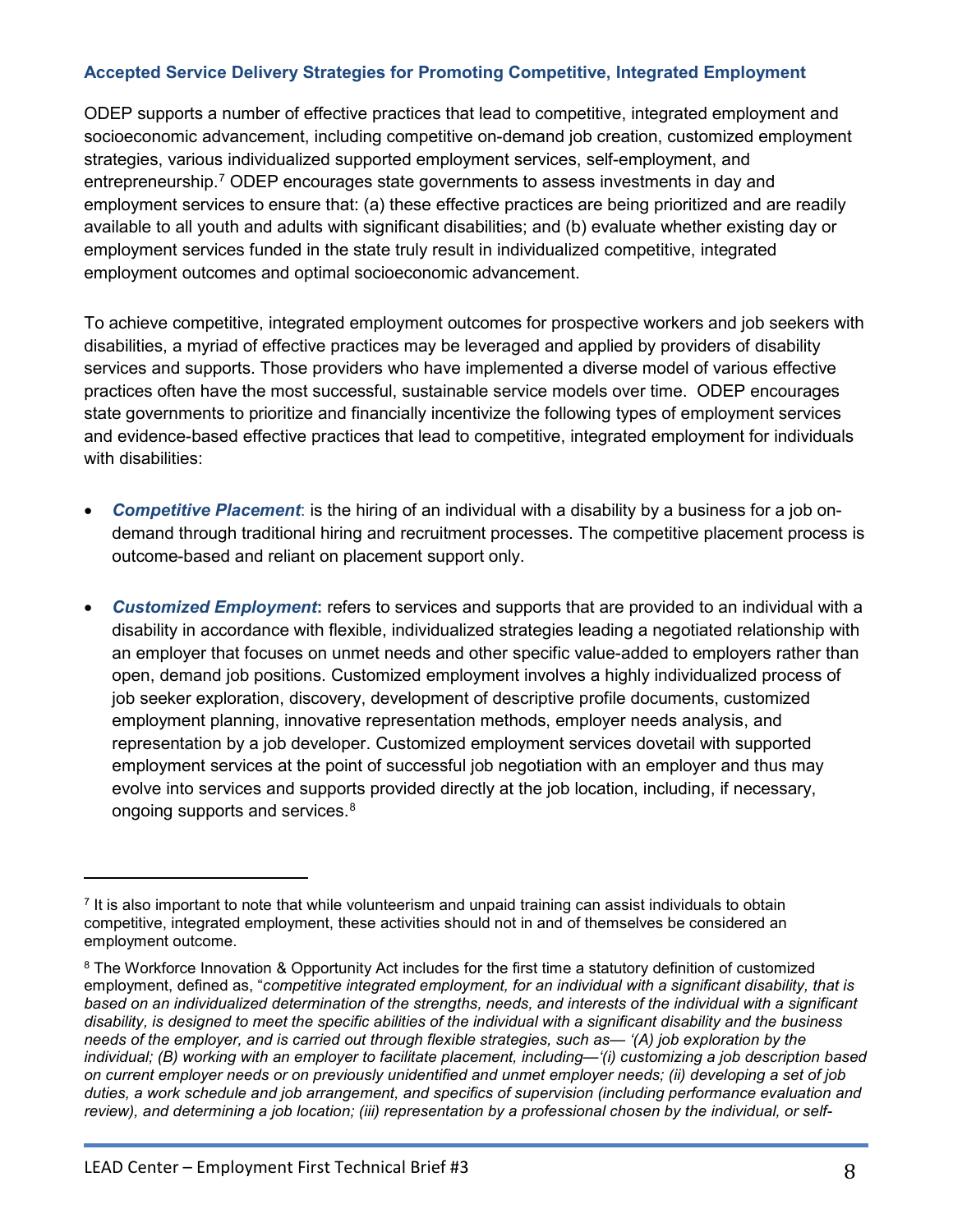- *Supported Employment* is the hiring of an individual with a disability by a business that is usually conditional on the support of an employment specialist, job coach, or other ongoing supports needed to maintain an individual with a disability in that job. The ongoing supported employment services necessary to maintain an individual with a disability in competitive, integrated employment are based on a determination of the needs of an eligible individual as specified in an individualized plan for employment. Additionally, supported employment services are intended to maximize integration of the individual within the workplace, with emphasis on facilitating the use of existing natural supports (e.g., co-workers, supervisors) supplemented as necessary with staff supports paid for through funds authorized by a designated state government entity (and often provided by a human service organization or other government contracting entity).
	- $\circ$  ODEP encourages states to assure the use of individualized supported employment services (SES) to facilitate competitive, integrated employment outcomes as opposed to focusing on group supported employment options. To be clear, competitive, integrated employment, by definition, does *not* include work crews, enclaves, social enterprise, or other forms of group employment.
	- $\circ$  Examples of SES strategies that lead to competitive, integrated employment include, but are not limited to: follow-along job coaching and other SES after customized employment or other strategies that foster a competitive, integrated employment outcome; and individualized placement and support (IPS)<sup>[9](#page-8-0)</sup>.
- *Self-Employment***:** is the identification of a job opportunity based on the desires and skills of an individual with a disability that includes the provision of supports that enable the individual to become successfully self-employed.
- *Entrepreneurship or Small Business:* refers to the process of actively earning income directly from one's own business, trade, or profession. A person is self-employed if he/she: (a) is responsible for obtaining or providing a service or product; (b) assumes the financial risk of profit or loss from operating the business; (c) earns income directly from their own business; and (d) is not required to have Federal income tax and FICA payments withheld from their earnings. Examples include: Ticket to Work Only Business; Vocational Rehabilitation-Supported Business for Start-Up; and Social Security Plan to Achieve Self-Support (PASS)-supported Business Start Up.

*representation of the individual, in working with an employer to facilitate placement; and (iv) providing services and supports at the job location.''* See [https://www.congress.gov/113/bills/hr803/BILLS-113hr803enr.pdf.](https://www.congress.gov/113/bills/hr803/BILLS-113hr803enr.pdf) at 210.  $\overline{a}$ 

<span id="page-8-0"></span><sup>9</sup> IPS supported employment refers to evidence-based practices that help people with severe mental illness work at regular jobs of their choosing. Characteristics of IPS supported employment include: evidence-based practice; practitioners focus on client strengths; work is used to promote recovery and wellness; practitioners work in collaboration with state vocational rehabilitation and other service delivery systems; use of a multidisciplinary team approach; services are individualized and long-lasting; and reshaping the way mental health services are delivered in relation to employment. Key practice principles of IPS supported employment include: focus on competitive employment; eligibility based on client choice; integration of rehabilitation and mental health services; attention to client preferences; personalized benefits counseling; rapid job search; systematic job development; time-unlimited, and individualized support. For more information, please refer to the Dartmouth IPS Supported Employment Center at [http://www.dartmouthips.org/about-ips/.](http://www.dartmouthips.org/about-ips/)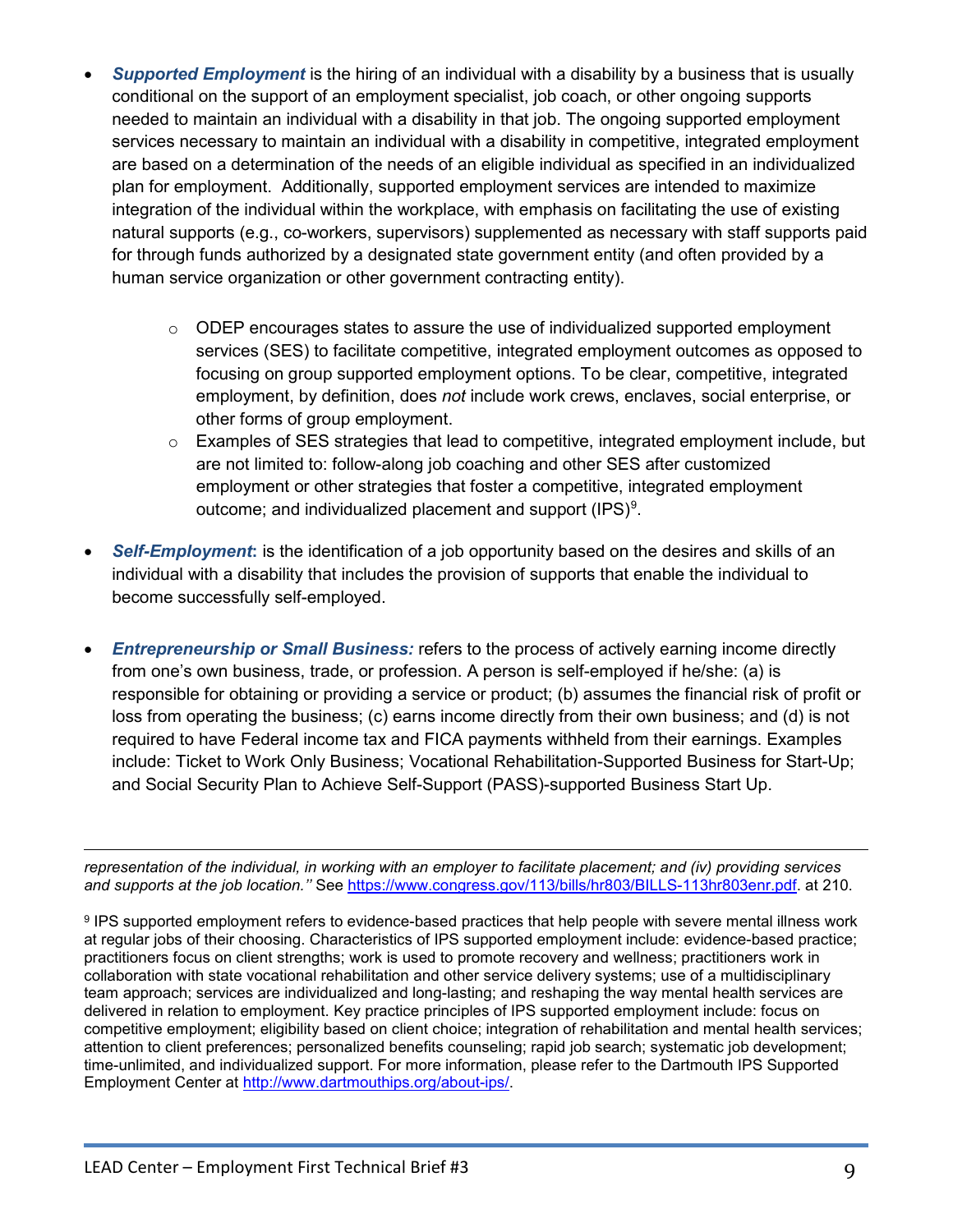# **Table 1. Criteria for Performance Excellence in Employment First State Systems Change**

| <b>AREA</b>                                             | <b>CRITERIA</b>                                                                                                                                                                                                                                                                                                                                                                                                  |
|---------------------------------------------------------|------------------------------------------------------------------------------------------------------------------------------------------------------------------------------------------------------------------------------------------------------------------------------------------------------------------------------------------------------------------------------------------------------------------|
| Leadership                                              | • Adopt a comprehensive state government vision and set of goals and agreed upon desired outcomes for cross-agency<br>systems change committed to the premise of Employment First through state policy development and administrative reforms.<br>• Build and revitalize state leadership's continued commitment to promulgating and enforcing the tenets, visions, goals, and<br>financing of Employment First. |
|                                                         | • Promote ongoing professional development and mentoring of leaders within state government to cultivate a cadre of strong<br>leadership capable of implementing a state Employment First strategic policy framework.                                                                                                                                                                                            |
|                                                         | • Build in incremental strategies for financially supporting, recognizing, and rewarding progress in accomplishing key<br>performance-based milestones at state and local levels of government.<br>• Leverage evolving Federal policy efforts and emerging Federal resources to advance key Employment First principles.                                                                                         |
| <b>Strategic</b>                                        | • Infuse and embed the state's Employment First vision, goals, guiding principles, and conceptual framework within the                                                                                                                                                                                                                                                                                           |
| <b>Planning</b>                                         | planning process of all relevant state government agencies.                                                                                                                                                                                                                                                                                                                                                      |
|                                                         | • Develop operational agreements across various state publicly-financed systems resulting in: (a) the alignment of policy,                                                                                                                                                                                                                                                                                       |
|                                                         | practice, and funding strategies to allow for a consistent focus on specific performance-based results; and (b) the efficient<br>leveraging of resources and effective coordination of services across respective systems.                                                                                                                                                                                       |
| <b>Customer</b>                                         | · Identify and educate stakeholders through transparency, information dissemination, and informed dialogue.                                                                                                                                                                                                                                                                                                      |
| <b>Focus</b>                                            | • Meaningfully engage stakeholders through ongoing interaction in the development of the state's Employment First vision,<br>goals, and conceptual framework. Also ensure that stakeholders remain an integral part of the systems-change process with<br>respect to implementing timelines, milestones, overall expectations, and evaluations.                                                                  |
|                                                         | • Ensure appropriate feedback and participation in decision-making process related to policy reform, dissemination of effective<br>practices, funding alignment, and outcomes measurement to create environment of collective action and collaborative<br>ownership over state vision.                                                                                                                           |
|                                                         | · Solidify hands-on participation in Employment First implementation strategies from all major stakeholders, including self-<br>advocates, families, employers, direct support professionals, provider organizations, and state agency program teams.                                                                                                                                                            |
| <b>Workforce</b><br><b>Focus</b>                        | • Provide resources to support long-term capacity building efforts that lead to a strong state infrastructure of qualified<br>personnel and direct support professionals across all relevant systems that are competent in the provision of effective<br>practices that promote competitive, integrated employment outcomes for youth and adults with significant disabilities.                                  |
|                                                         | • Provide ongoing on-site and virtual access to comprehensive training, technical assistance, and hands-on experiential<br>knowledge translation in the delivery of effective practices that lead to integrated work-based learning experiences and                                                                                                                                                              |
|                                                         | competitive, integrated employment outcomes.                                                                                                                                                                                                                                                                                                                                                                     |
|                                                         | • Consider accreditation/certification and provider contractual requirements that elevate the importance of professional                                                                                                                                                                                                                                                                                         |
| <b>Operations</b>                                       | development among system personnel and direct support professionals in the dissemination of effective practices.                                                                                                                                                                                                                                                                                                 |
| <b>Focus</b>                                            | • Ensure existing and future contractual agreements among state government entities, provider networks and/or service<br>delivery partners reflect the state's Employment First goals and objectives.<br>• Align reimbursement and rate structures to augment competitive, integrated employment outcomes.                                                                                                       |
| <b>Results</b>                                          | • Review trends in outcome data with respect to competitive, integrated employment outcomes of individuals with disabilities,                                                                                                                                                                                                                                                                                    |
|                                                         | including: setting, average hours worked, average wages, public benefits received, advancement, and retention.                                                                                                                                                                                                                                                                                                   |
|                                                         | • Align performance tracking of employment services with other long-term supports (housing, financial capability,                                                                                                                                                                                                                                                                                                |
|                                                         | transportation, natural supports) and benefits planning/work incentives.                                                                                                                                                                                                                                                                                                                                         |
|                                                         | • Track impact of enhancing reimbursement of effective practices on service delivery and outcomes.                                                                                                                                                                                                                                                                                                               |
|                                                         | • Demonstrate cost-effectiveness of competitive, integrated employment supports through maximization of natural workplace<br>supports, assistive technology, and job customization.                                                                                                                                                                                                                              |
|                                                         | • Document alignment of policies, funding priorities, and practice recommendations to reflect emphasis on competitive,<br>integrated employment service delivery.                                                                                                                                                                                                                                                |
| Measurement,<br><b>Analysis and</b><br><b>Knowledge</b> | • Create shared performance-based outcomes and metrics across State government entities that incentivize coordination of<br>public resources, collaborative service delivery and funding strategies, and capture tiered stages of development and<br>success across systems.                                                                                                                                     |
| <b>Management</b>                                       | • Link data collection systems across State government entities through the development of a unique identification system (to<br>track impact of public investments at individual-level over time).                                                                                                                                                                                                              |
|                                                         | • Development of high-impact, relevant data to help inform continued public policy reform, operational practice updates, and<br>funding alignment strategies.                                                                                                                                                                                                                                                    |
|                                                         | • High-impact knowledge translation through continued commitment to training, technical assistance, professional<br>development, and communities of practice.                                                                                                                                                                                                                                                    |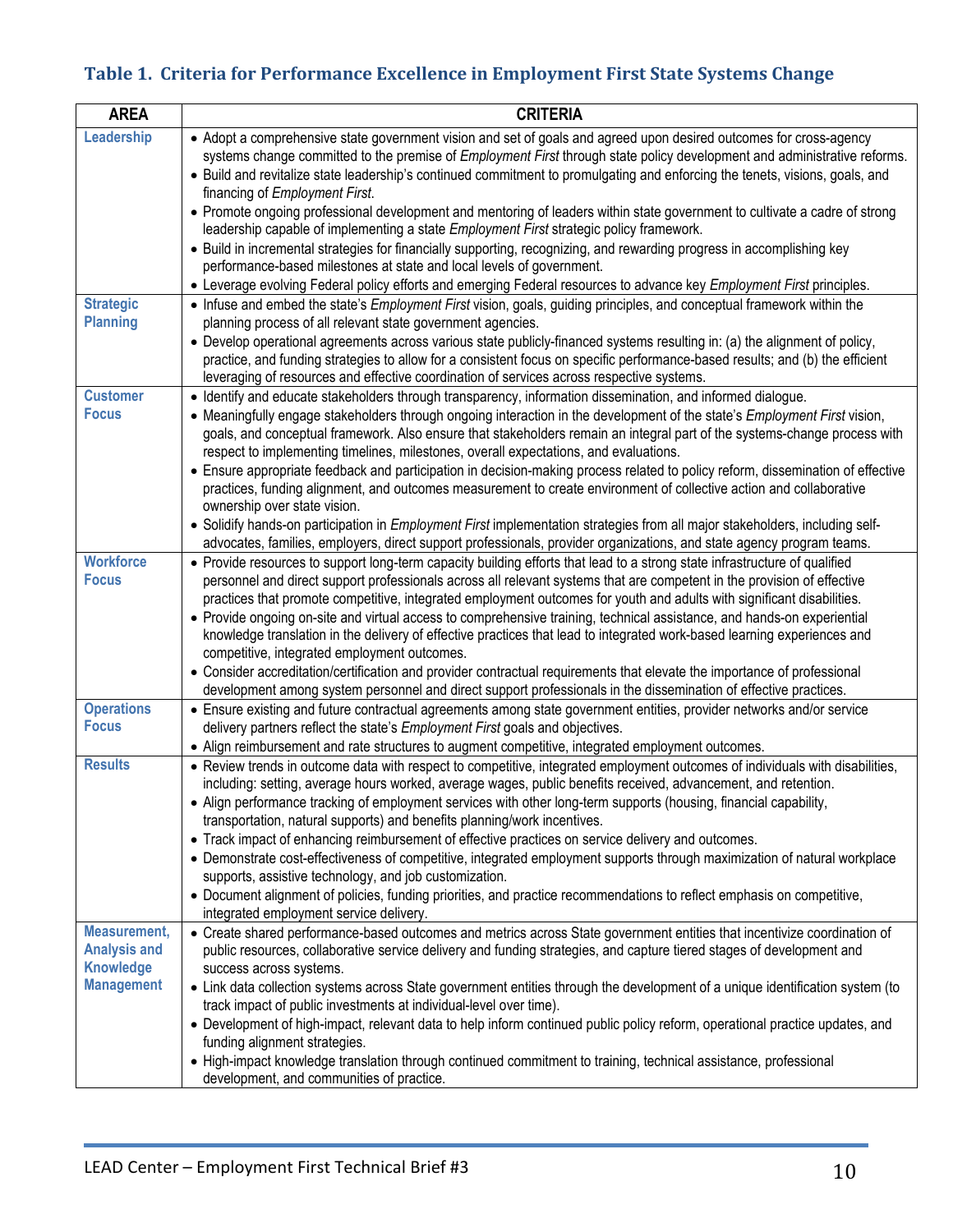# **Table 2. Criteria in Performance Excellence in Employment First – Provider Transformation**

| <b>AREA</b>                             | <b>CRITERIA</b>                                                                                                                                                                                                                                                                                             |
|-----------------------------------------|-------------------------------------------------------------------------------------------------------------------------------------------------------------------------------------------------------------------------------------------------------------------------------------------------------------|
| Leadership                              | • Promote ongoing professional development and mentoring of leaders within provider networks to cultivate a cadre of<br>strong leadership capable and committed to the development of competitive, integrated employment outcomes and                                                                       |
|                                         | socioeconomic advancement for people with disabilities.<br>• Build in incentives for supporting, retaining and rewarding "early adopters" of effective practices among staff.                                                                                                                               |
| <b>Strategic</b><br><b>Planning</b>     | • Infuse and embed the state's <i>Employment First</i> vision, goals, guiding principles, and conceptual framework within the<br>organization's strategic planning processes, consistent with similar efforts undertaken across relevant state government<br>agencies.                                      |
|                                         | • Develop, disseminate, and make readily available the provision of effective practices that lead to competitive, integrated<br>employment for individuals with disabilities, as well as benefits planning, financial capability, and economic advancement<br>strategies for all clients.                   |
|                                         | • Develop operational agreements across various state publicly-financed systems and provider networks resulting in the<br>alignment of policy, practice, and funding strategies to allow for a consistent focus on performance-based results.                                                               |
| <b>Customer Focus</b>                   | • Survey customers and stakeholders regularly to understand level of satisfaction and determine where areas of<br>improvement are needed.                                                                                                                                                                   |
|                                         | • Review service coordination processes to determine whether key steps in the process could be strengthened in terms of<br>being more focused on person-centered, individual strategies, and experiential informed choice.                                                                                  |
|                                         | • Expand and improve upon existing assessment processes to ensure a rich collection of data on the individual's<br>strengths, gifts, and preferences that can be used to leverage multiple options.                                                                                                         |
| <b>Workforce</b><br>Focus:              | • Realign organizational structure and standard operating procedures to allow the time, flexibility, and incentives required<br>to develop professional staff in key areas critical to successful transformation.                                                                                           |
|                                         | • Ensure ongoing professional development, mentoring, coaching, and staff support promoting continued strengthening of<br>skill sets critical for expanded business models.                                                                                                                                 |
|                                         | • Optimize service time and ratio deployment for provision of long- term supports, crisis interventions, and new job starts<br>within provider network.                                                                                                                                                     |
|                                         | • Consider incentives for staff to facilitate clear measurable performance outcomes for competitive, integrated employment<br>and to effectively address individual and cultural resistance to change.                                                                                                      |
| <b>Operations</b>                       | • Diversify funding streams to optimize available support for competitive, integrated employment services.                                                                                                                                                                                                  |
| <b>Focus</b>                            | • Expand the provision of services to include a stronger focus on the dissemination of effective practices that result in<br>competitive, integrated employment outcomes.                                                                                                                                   |
|                                         | • Promote the modernization of operational processes including information technology/electronic record-keeping and<br>decentralized staffing models to successfully meet growing demand for the provision of competitive, integrated<br>employment strategies.                                             |
|                                         | • Consider reconfiguration of service management elements within provider organizations (including, but not limited to,<br>communication, data collection, logistics, technology, transportation, billing systems, supervision, and customer<br>satisfaction) and infusion of "lean management" techniques. |
| <b>Results</b>                          | • Grow percentage of competitive, integrated employment placements over baseline, and capture length of time from start<br>of service to placement.                                                                                                                                                         |
|                                         | • Coordinate employment efforts with other long-term supports (housing, transportation, natural supports) and benefits<br>planning/work incentives.                                                                                                                                                         |
|                                         | • Survey customers and stakeholders regularly to understand level of satisfaction and determine where areas of<br>improvement are needed.                                                                                                                                                                   |
|                                         | • Track staff development milestones, including training/TA received, credentials/certification completed, etc.                                                                                                                                                                                             |
|                                         | • Track impact of applying effective practices to internal daily operations and service approaches.                                                                                                                                                                                                         |
|                                         | • Demonstrate cost-effectiveness of competitive, integrated employment supports through maximization of natural<br>workplace supports, assistive technology, and job customization.                                                                                                                         |
|                                         | • Align policies, operational procedures, and funding to reflect adoption of effective practices and competitive, integrated                                                                                                                                                                                |
|                                         | employment service delivery.                                                                                                                                                                                                                                                                                |
| <b>Measurement,</b>                     | • Create shared performance-based outcomes and corresponding metrics across various divisions of the organization to                                                                                                                                                                                        |
| <b>Analysis and</b><br><b>Knowledge</b> | incentivize effective coordination of of human and technical resources and collective action around pursuance of<br>organizational strategic goals. Establish bench-marks from baseline data and collect high-impact, relevant data to help                                                                 |
| <b>Management</b>                       | inform continued organizational restructuring, internal policy changes, operational practice updates, and development                                                                                                                                                                                       |
|                                         | strategies.                                                                                                                                                                                                                                                                                                 |
|                                         | • Translate high-impact knowledge through continued commitment to training, technical assistance, professional<br>development and communities of practice.                                                                                                                                                  |
|                                         |                                                                                                                                                                                                                                                                                                             |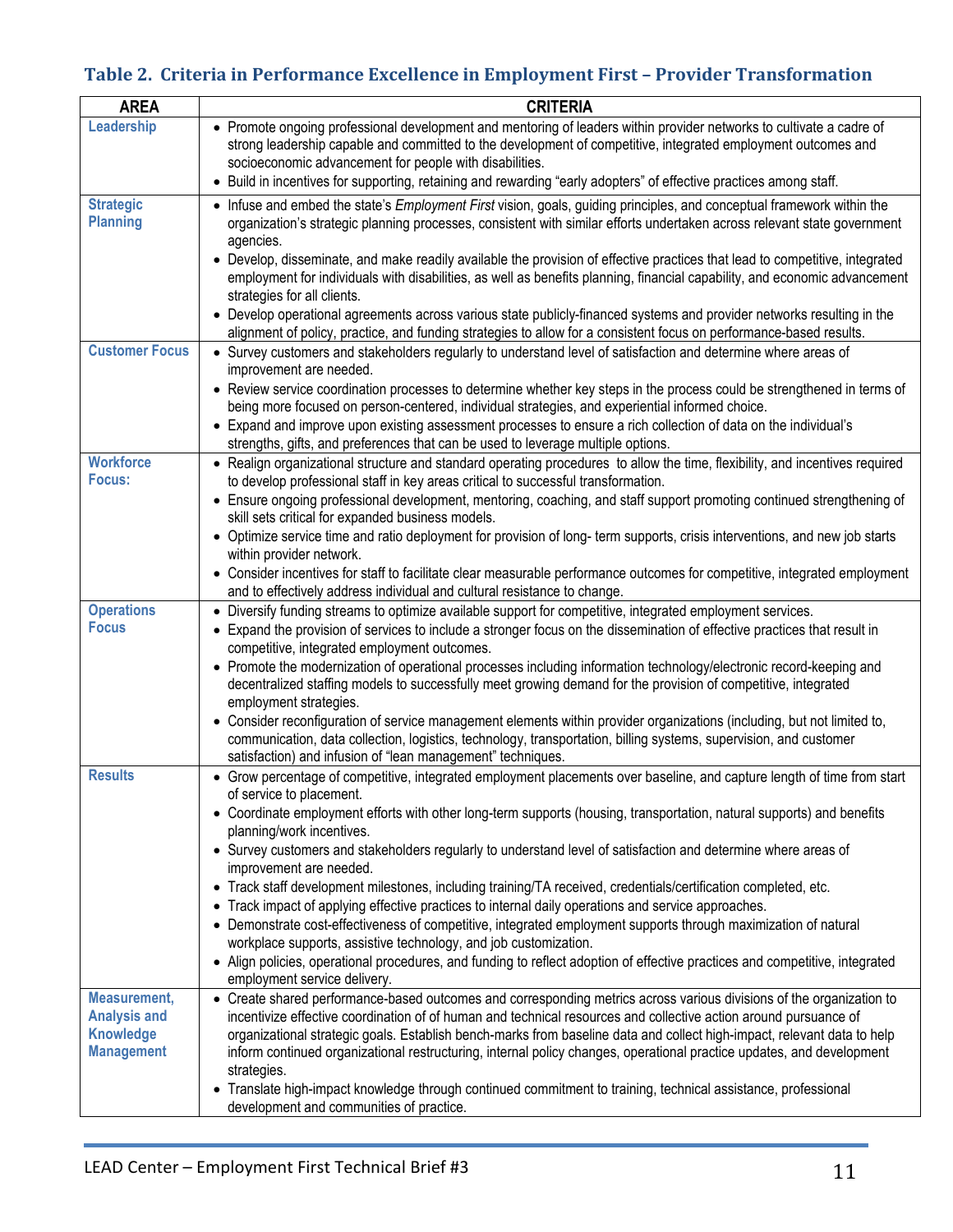# **Developing Comprehensive Funding Strategies to Support Competitive, Integrated Employment**

### *Aligning Goals & Person -Focused Services with Funding Options*

State governments and their respective provider networks should consider conducting a thorough assessment of all current and potentially available funding streams across relevant state agencies to support the implementation of *Employment First* systems change and provider transformation objectives. The following key questions may be considered to guide this analysis:

- What are the strategic goals and corresponding objectives being prioritized? *Competitive, integrated employment is the desired outcome. Realignment of policy, funding and practice across systems to effectuate this desired outcome is the strategic goal. Transformation of existing provider business models that perpetuate segregated outcomes; increasing the capacity and competencies of direct support professionals in the dissemination of evidencebased effective practices that lead to increased competitive, integrated employment of individuals with disabilities; and the coordination of services and leveraging of resources across systems to efficiently and effectively advance the desired outcome are all representative objectives that correspond to the strategic goal.*
- How do the strategic goal and objectives align with the foci of one or more funding streams, and what changes may be necessary to solidify this alignment of mission/goals/objectives with a diversified resource plan over time?
- Based on this goal, who are the target populations to be served and included in the goal? (*It is recommended that state Employment First initiatives be applied across disability and not apply solely to a narrower subpopulation(s) of individuals with a specific disability.)*
- What are the funding opportunities that can potentially serve each of these subpopulations to address the strategic goal?

**As Figure 4 demonstrates, systems change efforts should consider an alignment of strategic goals, target populations, and funding streams.**

### **Figure 4. Aligning Goals, Target Populations, and Funding Options**

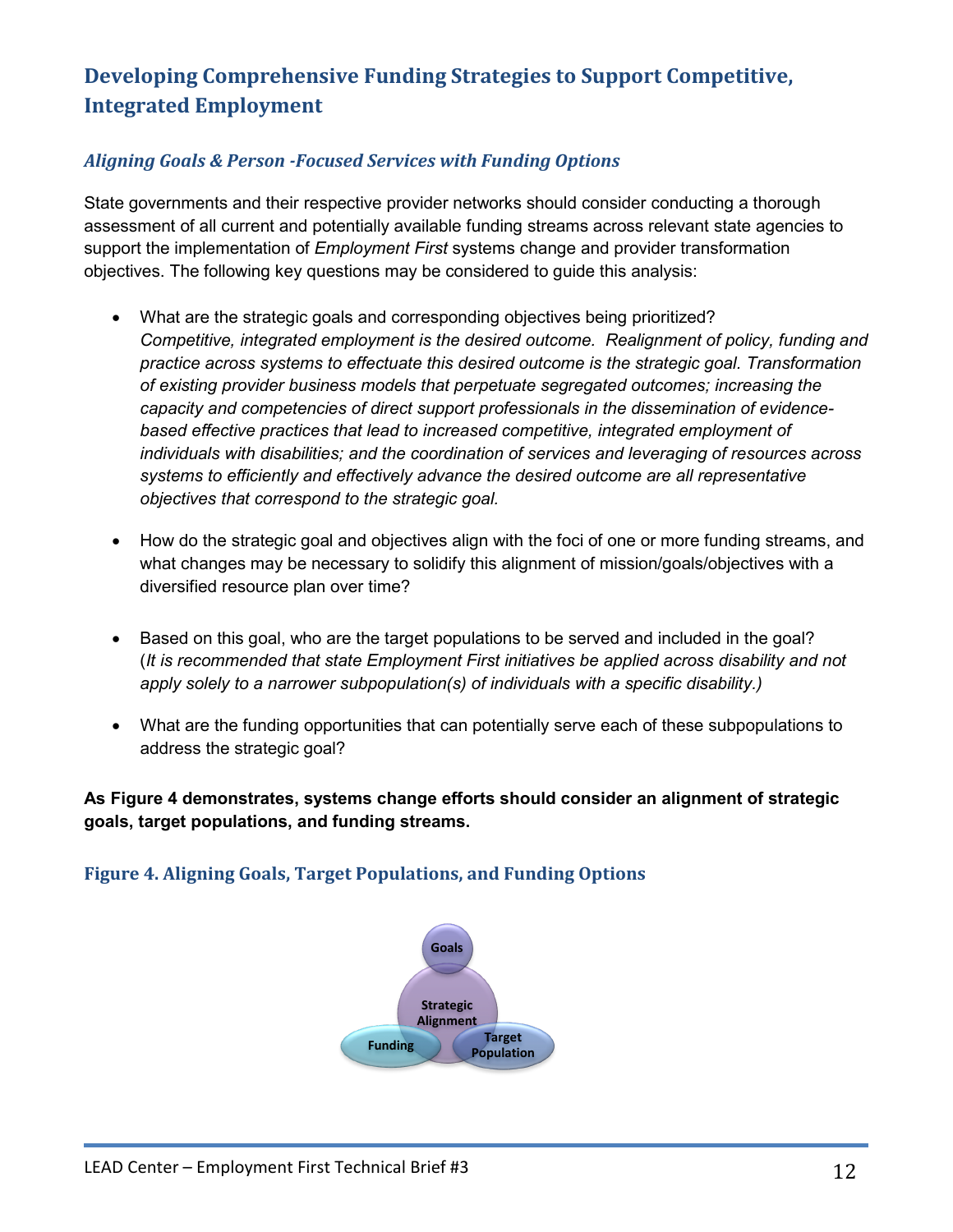#### *Assessing Your State's Population & Customer Base*

Understanding the state's composition of youth and adults with disabilities, the services they receive, and the desired outcomes to be achieved under an *Employment First* framework is critical to fully exploring and exhausting funding strategies to promote competitive, integrated employment. Figure 5 illustrates specific subpopulations of individuals with disabilities that states may want to target in the application of *Employment First* strategies. These subpopulations include, but are not limited to: intellectual/developmental disabilities (I/DD); hearing loss; blind/visual impairment; brain injury; veterans; mental health needs; workers compensation recipients; autism; and physical disabilities. It is recommended that states apply *Employment First* principles in the development of goals, services, and supports for all individuals with disabilities.



#### **Figure 5. Focusing** *Employment First* **Efforts across Disability**

## *Representative List of Potential Funding Streams Available to Leverage in Financing Competitive, Integrated Employment Options for Youth and Adults with Disabilities*

Local and state entities engaged in the delivery of direct supports and services to individuals with significant disabilities need to think strategically about the comprehensive leveraging of resources across systems to support individual goals focused on attaining competitive, integrated employment. Table 3 outlines a representative set of available resources that state governments and provider networks should consider in developing comprehensive funding strategies to ensure optimal funding and sustained support for implementing *Employment First* systems change and provider transformation objectives.